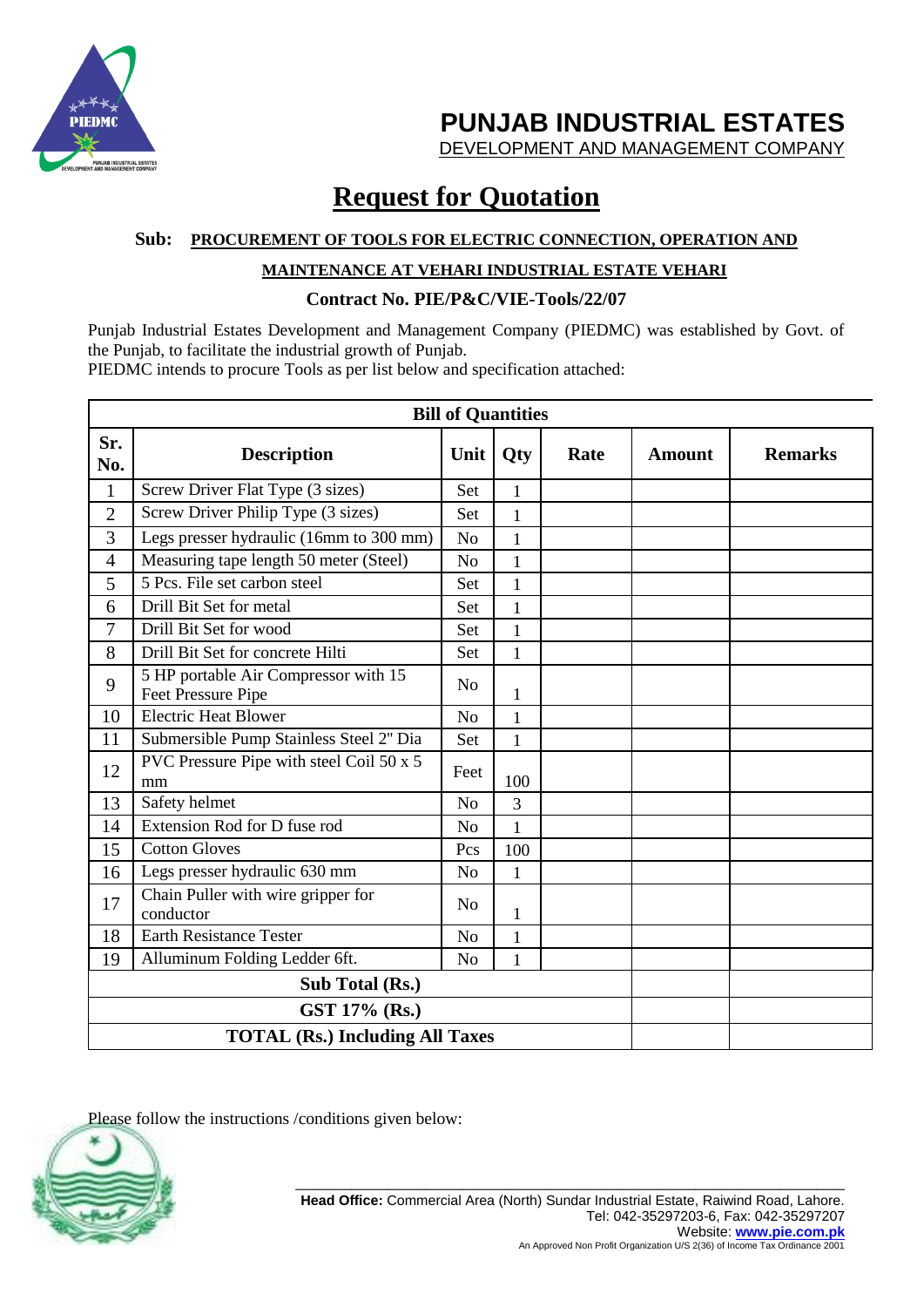

.

# **PUNJAB INDUSTRIAL ESTATES**

DEVELOPMENT AND MANAGEMENT COMPANY

- 1. Supplier must be registered with FBR for Income Tax / Sales Tax.
- 2. The quotation should be sealed accompanied bid security of Rs. 19,600/- in shape of Pay Order/ Demand Draft / CDR in Favor of PIEDMC. Bid Security will be released on supply of all the tools / equipment.
- 3. All procurement will be carried out as per PPRA rules 2014(amended up to date) Single Stage One Envelop procedure and Purchase Order will be issued to the lowest evaluated responsive bidder.
- 4. The product offered must meet all of the specifications attached with this RFQ failing which quotation will stand non-responsive. Documentary evidence for the fulfillment of above specifications must be attached with the quotation
- 5. Your quotation must be valid for minimum 120 days from bid opening date.
- 6. Delivery Schedule should be attached with quotation and shall not more than Ten (10) days from the date of issuance of Purchase Order.
- 7. The price should be inclusive of all taxes, G.S.T and other levies applicable under law of Pakistan.
- 8. Supply, at PIEDMC Site office Vehari Industrial Estate Vehari is sole responsibility of supplier. Moreover, supply will be rejected if not received as per specification.
- 9. In case of delay in completion of works against given/decided schedule 0.5% of final bid /day will be charged as liquidity damage and maximum up to 10% of Purchase Order amount.
- 10. Payment shall be made to the supplier through cross cheque / Pay Order as per mode given below.
	- a) 95% on full delivery at site after acceptance note, Payment invoice will be submitted with documents i.e. Warranty Certificate, Inspection certificate, Certificate of origin, Acceptance Note.
	- b) 05% after completion of warranty period/minimum one year.
- 11. Sealed quotations must be received on or before **22nd February, 2022**, by **1100 hours** and will be opened on same day at **1130 Hrs.** publically at PIEDMC Head Office Sunder Industrial Estate, Sundar-Rai-wind Road Lahore. Final Evaluated Lowest Responsive Bidder will be announced after the detail evaluation.

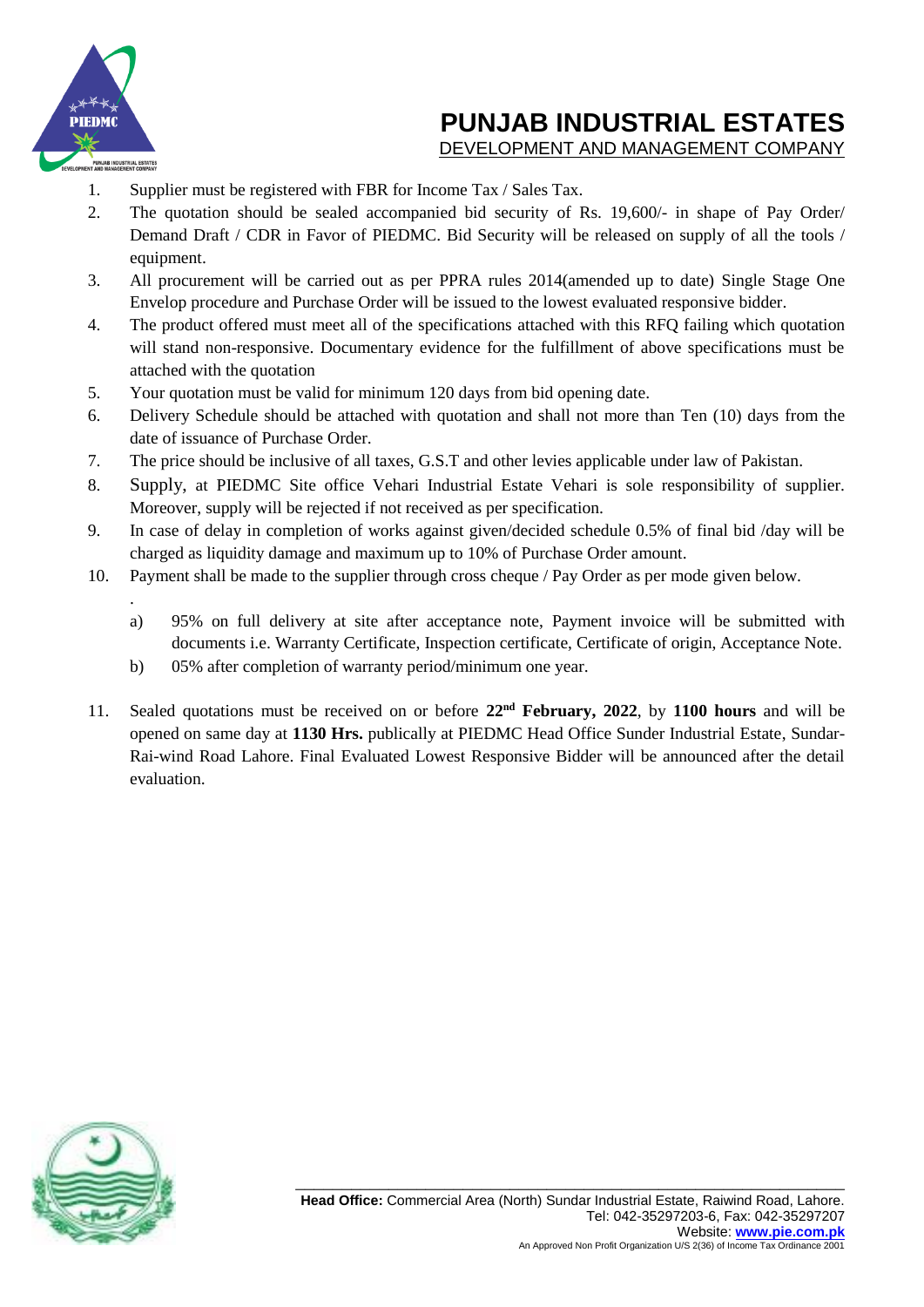

DEVELOPMENT AND MANAGEMENT COMPANY

## **SPECIFICATIONS OF TOOLS FOR NEW CONNECTIONS AND O&M AT VEHARI INDUSTRIAL ESTATE**

| <b>TECHNICAL SPECIFICATIONS</b> |                                                               |                  |                                                                                                                                                                                                                                                                                                                                |  |  |
|---------------------------------|---------------------------------------------------------------|------------------|--------------------------------------------------------------------------------------------------------------------------------------------------------------------------------------------------------------------------------------------------------------------------------------------------------------------------------|--|--|
| Sr. No.                         | <b>Tool Name</b>                                              | Quantity         | <b>Remarks</b>                                                                                                                                                                                                                                                                                                                 |  |  |
| 1                               | Screw Driver Flat Type (3)<br>sizes)                          | 01set            | Make: EU/UK/USA                                                                                                                                                                                                                                                                                                                |  |  |
| $\overline{2}$                  | Screw Driver Philip Type (3<br>sizes)                         | $01$ set         | Make: EU/UK/USA                                                                                                                                                                                                                                                                                                                |  |  |
| 3                               | Legs presser hydraulic<br>(16mm to 300 mm)                    | 01N <sub>0</sub> | Make: China/Taiwan<br>Manual Hydraulic Crimping Tool<br>18 tons manual hydraulic crimping tools<br>360 degrees swivel head.<br>Manual type crimper.<br>Cable lug indent crimping<br>Standard dies set<br>Male dies (4pcs)<br>16/25-35/50-120/150-400mm2<br>Female dies (8pcs)<br>16-25/35-70/95-<br>120/150/185/240/300/400mm2 |  |  |
| $\overline{4}$                  | Measuring tape length 50<br>meter (Steel)                     | 01N <sub>0</sub> | Make: EU/UK/USA                                                                                                                                                                                                                                                                                                                |  |  |
| 5                               | 5 Pcs. File set carbon steel                                  | 01 Set           | Make: China/Taiwan                                                                                                                                                                                                                                                                                                             |  |  |
| 6                               | Drill Bit Set for metal                                       | 01 Set           | Make: China/Taiwan<br><b>HSS Drill Bit Set</b><br>Size: 1.5 to 10 mm (15pcs)                                                                                                                                                                                                                                                   |  |  |
| $\overline{7}$                  | Drill Bit Set for wood                                        | 01 Set           | Make: China/Taiwan<br><b>HSS Drill Bit Set</b><br>Size: 10 to 38 mm (20Pcs)                                                                                                                                                                                                                                                    |  |  |
| 8                               | Drill Bit Set for concrete Hilti                              | 01 Set           | Make: China/Taiwan<br><b>HSS Drill Bit Set</b><br>Size: 2 to 10 mm (5Pcs) and 12mm 13"<br>long(1pc)                                                                                                                                                                                                                            |  |  |
| 9                               | 5 HP portable Air<br>Compressor with 15 Feet<br>Pressure Pipe | 01N <sub>0</sub> | Make: China/Taiwan<br>5HP with 24 to 50 Gallon Storage<br>(Copper Winding)                                                                                                                                                                                                                                                     |  |  |
| 10                              | <b>Electric Heat Blower</b>                                   | 01N <sub>0</sub> | Make:China/Taiwan<br>Rating: 2000Watt/ 220V                                                                                                                                                                                                                                                                                    |  |  |

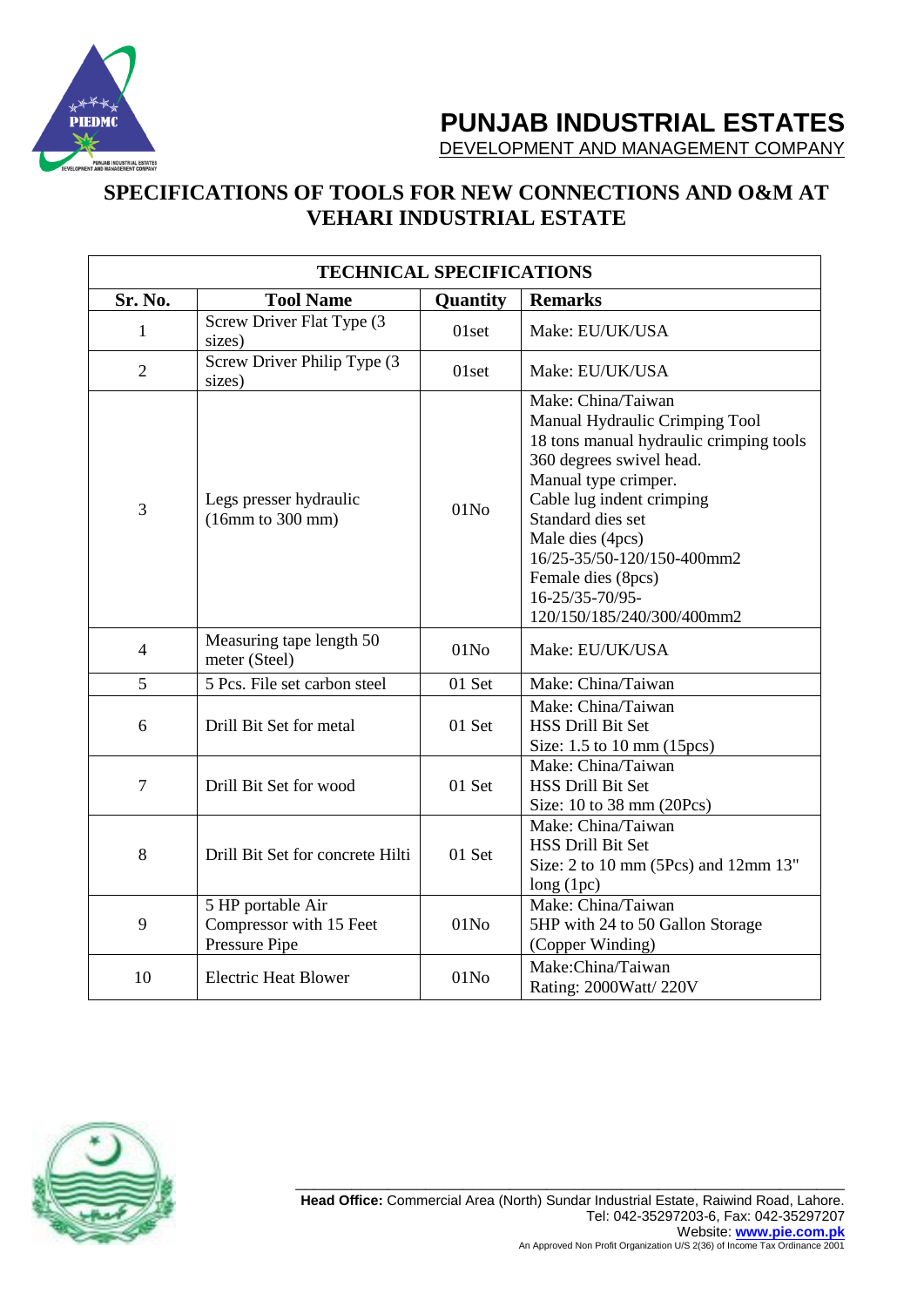

DEVELOPMENT AND MANAGEMENT COMPANY

| 11                         | Submersible Pump Stainless<br>Steel 2" Dia                                                                                                                                                                                                                                                    | 01N <sub>0</sub> | Make:China/Taiwan<br>Voltage: 220-240V~50Hz<br>Output power:1500W(2.0HP)<br>Max.head: 14M<br>Max.flow rate:380 L/min<br>For dirty water<br>Pipe diameter:2"<br>Copper wire motor<br>Pump body: Stainless<br>Motor body:Cast iron<br>With 9m length cable   |  |
|----------------------------|-----------------------------------------------------------------------------------------------------------------------------------------------------------------------------------------------------------------------------------------------------------------------------------------------|------------------|------------------------------------------------------------------------------------------------------------------------------------------------------------------------------------------------------------------------------------------------------------|--|
| 12                         | PVC Pressure Pipe with steel<br>Coil $50x5$ mm                                                                                                                                                                                                                                                | 100 Feet         | Make: China/Taiwan                                                                                                                                                                                                                                         |  |
| 13                         | Safety helmet                                                                                                                                                                                                                                                                                 | 03 Nos           | Make: China/Taiwan                                                                                                                                                                                                                                         |  |
| 14                         | Extension Rod for D fuse rod                                                                                                                                                                                                                                                                  | $01$ No          | <b>WAPDA Approved</b>                                                                                                                                                                                                                                      |  |
| 15                         | <b>Cotton Gloves</b>                                                                                                                                                                                                                                                                          | <b>100 Pcs</b>   | Make: China/Taiwan                                                                                                                                                                                                                                         |  |
| 16                         | Legs presser hydraulic 630<br>mm                                                                                                                                                                                                                                                              | $01$ No          | Make: China/Taiwan<br>$CO-630$<br>70-630mm2 hexagon crimping range<br>30 tons output<br>Weight: 16kgs<br>Length: 360mm                                                                                                                                     |  |
| 17                         | Chain Puller with wire<br>gripper for conductor                                                                                                                                                                                                                                               | $01$ No          | Make: China/Taiwan<br>Capacity: 2 Ton<br>Gripper Size: 24mm (Local)                                                                                                                                                                                        |  |
| 18                         | <b>Earth Resistance Tester</b>                                                                                                                                                                                                                                                                | 01 No            | Make: China/Taiwan<br><b>Earth Resistance Testing:</b><br>$0 \sim 20$ Ohm +/- 2%rdg +/- 1 Ohm<br>$0 \sim 200$ Ohm +/- 2%rdg +/- 3dgt<br>$0 \sim 2000$ Ohm +/- 2%rdg +/- 3dgt<br>Earth Voltage Testing:<br>$0 \sim 200$ Vac (50/60Hz) +/- 1%rdg +/-<br>4dgt |  |
| 19                         | Aluminium Folding Ladder<br>6ft                                                                                                                                                                                                                                                               | 01 No            | Make: Local/China/Taiwan                                                                                                                                                                                                                                   |  |
| Pre-Delivery<br>Inspection | Pre-Delivery Inspection will be carried out by PIEDMC Engineer/Supervisor. All<br>travelling, boarding, loading, food will be responsibility of supplier for inspection of<br>Tools/Equipment. Daily allowance of Rs. 6000/day to inspection Engineer/supervisor<br>will be paid by Supplier. |                  |                                                                                                                                                                                                                                                            |  |